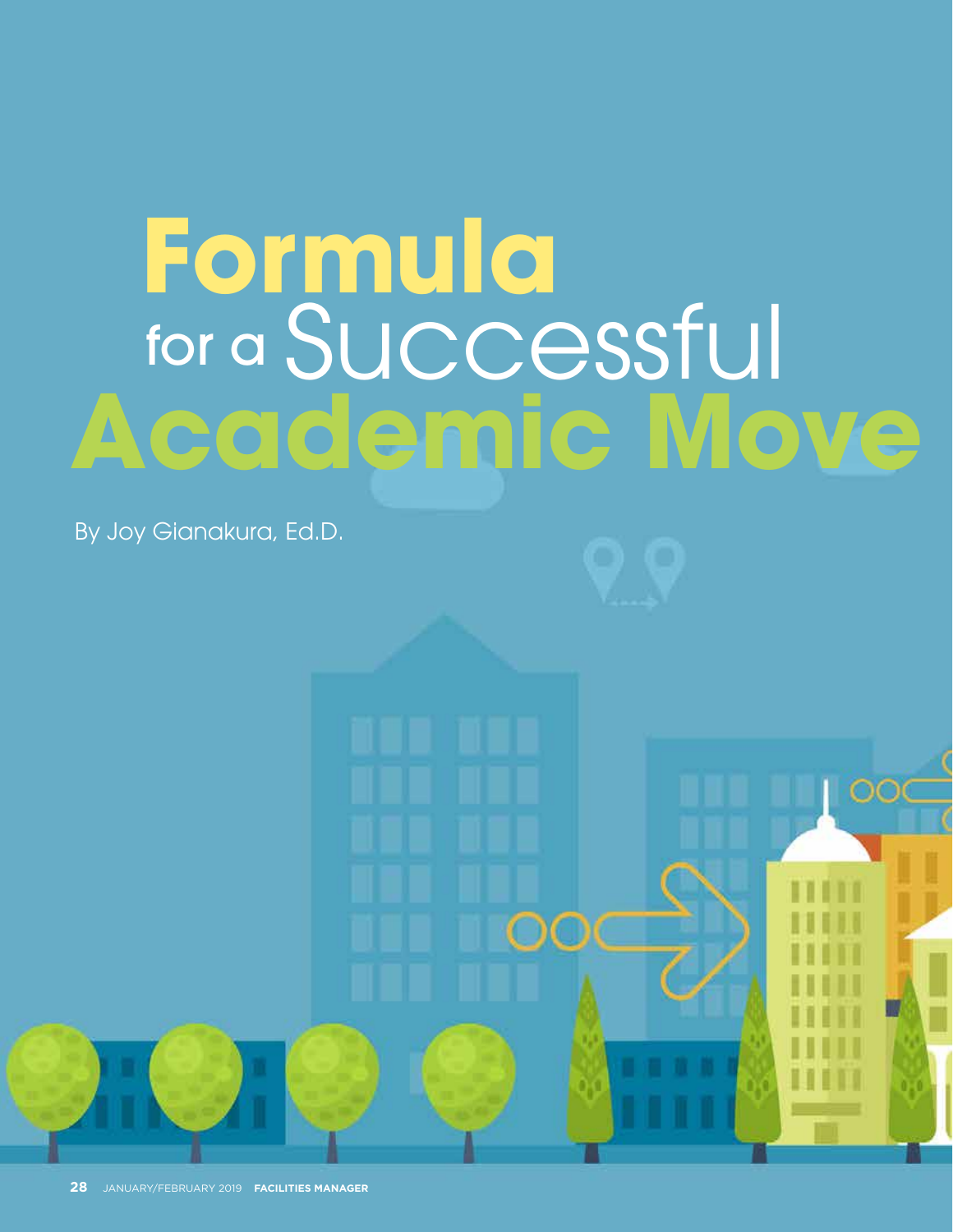uilding renovations and new construction are necessary within higher<br>education. Colleges and universities are constantly adapting to the de-<br>mands of changing programs, enrollments, and aging or inadequate<br>facilities. Pers education. Colleges and universities are constantly adapting to the demands of changing programs, enrollments, and aging or inadequate facilities. Research exists in the area of change theory and how individuals may be impacted by change. The culture of the workplace, including the values of an organization and its rich history, is also well represented.

Higher education has long-standing traditions that, when challenged, can cause great angst and mistrust among faculty and staff. Eckel, Green, Hill, and Mallon (1999) asserted that most colleges and universities are change-averse, and that leaders must respectfully take the long-standing traditions within institutions into account prior to implementing a change. Throughout my 30-plus years within higher education, this statement has proven to be accurate.

A study I conducted in 2013 focused on addressing the question of whether a physical change in work environment influences the working culture of an academic unit, thereby bridging the gap between change and culture (Gianakura, 2013). A distinct connection between employees moving to a new construction and how that change may reframe organizational culture was the focus of the study.

**BREE** 

9 U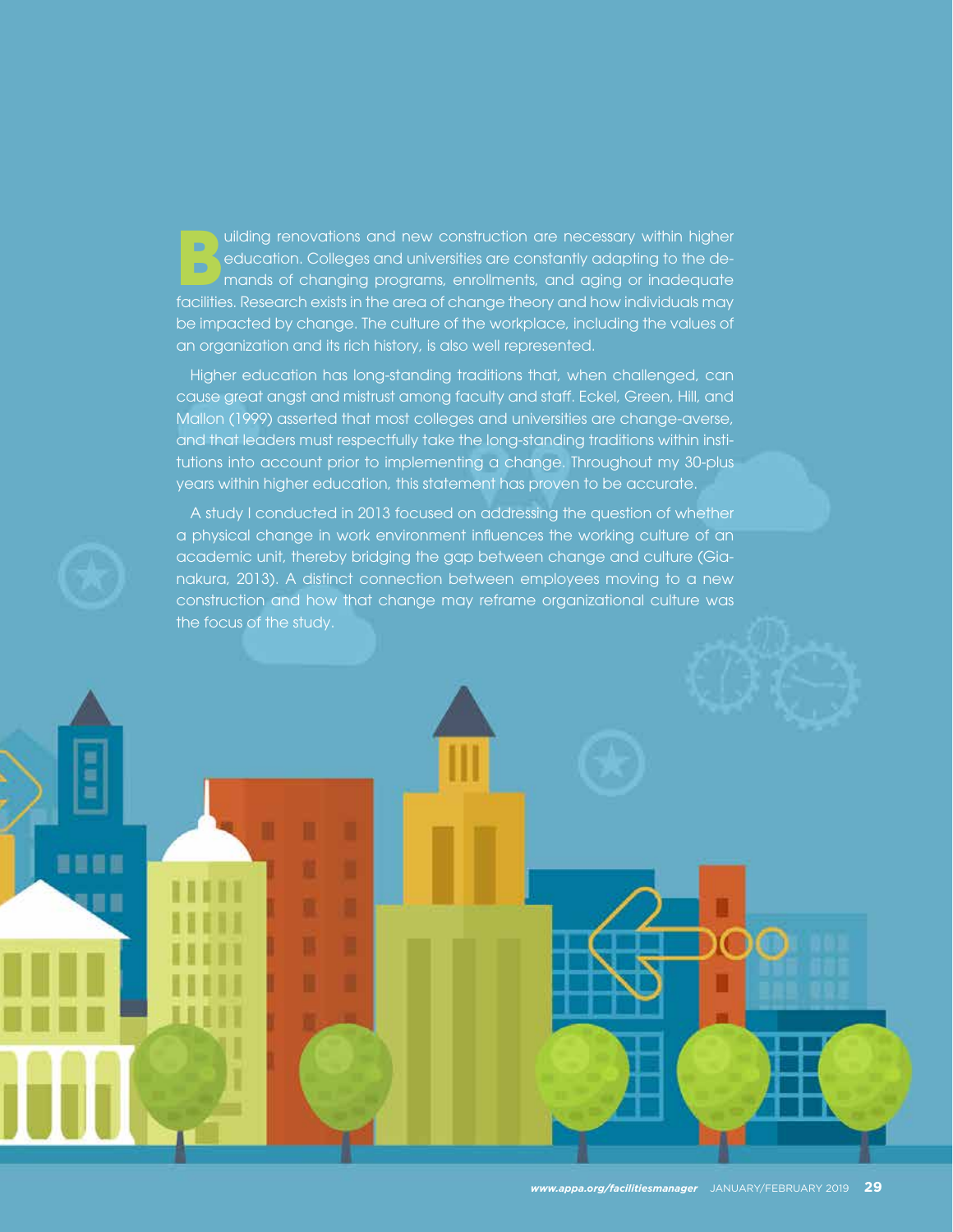Qualitative research was employed by utilizing a midwestern state university that had constructed a new building that houses several departments within one academic college. This is a good-sized university, with a population of over 20,000 students. The findings illustrate the ways in which the culture of an academic unit is reframed, which includes the assumptions, artifacts, and

values held by the faculty and staff impacted by the move. As a result of this study, the following were found to be key factors when considering taking on such a venture. By utilizing these ideas, you can be more strategic and inclusive in your own move process. These findings may also serve as a foundation for

discussion in your planning meetings prior to, during, and after

construction, renovations, and a move.

**PROXIMITY**

Proximity to faculty colleagues, as well as proximity to the resources that enhance the student experience, are vital to the design process. A more positive feeling about work can result if faculty are positioned closer to their department's main office and clustered together as faculty colleagues in the new space. An increased level of privacy coupled with closer proximity to offices that provide direct support to students can provide a sense of follow-through when a faculty member can walk a student down the hall or upstairs to receive appropriate assistance.

Based on the study findings, it is apparent that faculty appreciate being able to help students by not having to send them across campus for assistance. Another benefit of proximity is intention-

ally building community. Temple discussed the concept of community within a building. "The creation of a community and its culture turns the university space into a place," and can be considered locational capital (Temple 2009, p. 22).

### **INFLUENCE OF THE BUILDING ON WORK**

Realistically, not everyone will be exuberant about the move. Regardless of the level of resis-

tance an individual has about the change, assure they have the right tools and environment to do their work. It should not be surprising that those who dislike the new building and its functionality may very well be those who most resisted the move to the new building from the very beginning.

The goal for planning an academic space should be that of leveraging the classroom environment. One area in which faculty should reach consensus is that of the arrangement of the classroom space and the necessary, updated improvement of technology within the classrooms. When working with deans, department chairs, and other academic decision-makers, take the time to gather input and listen to the needs of the faculty. The classroom is where they do their core work. Regardless of our roles, we all have specific needs in order to be able to do our best work. Paz and Viriyavadhana (2002) state that job satisfaction is a key element to a relocation, and that a building is much more than a place where work is done; it is also an arena for *how* work is done.

### **TIMING CAN MAKE ALL THE DIFFERENCE**

It is not uncommon for individuals to feel that work is disrupted unnecessarily as a result of a move. One way to alleviate this is to be extremely intentional with the timing. Moving is inherently disruptive in some manner, but administration can minimize the angst some may feel by planning carefully for the migration. For instance, avoid a faculty relocation during an academic semester, or exam week, or at the time final grades are to be submitted. Do whatever is possible to lessen the disruption to the work process.

We know the academic cycle and workflow well in advance, often up to a year or more. Being cognizant of this can make all the difference when dealing with resistance about a move. Include all impacted faculty and staff in the planning! Hickman (2010) tells us that stability within a change situation is challenged when the loss of freedom happens or when rights are compromised. Intentionality with regard to timing can make all the difference.

### **COMMUNICATION FLOW**

At a time of change, communication is your ally. The move to a new facility is often irreversible and long lasting; therefore, communication from leadership throughout the process is a key component to the success of the relocation (Boyce, 2003).

> New construction as well as renovations typically originate from the top down and are defined and constrained. All components of the change should be clearly planned. Modifications that are deemed necessary throughout the process should be communicated in a timely manner.

Planned and inclusive change increases cooperation throughout the process (Buono & Kerber, 2010). As meetings take place and feedback is

received, formally or informally, a balance between the needs of the people and the requirements of the building project is critical to the planning process.

### **MANAGE THE TANGIBLES AND THE INTANGIBLES**

Change leadership must address the tangible and the intangible components of institutional change (Bensimon & Neumann, 1993). The building is a tangible, whereas the process of moving and being able to understand how work will happen in a new environment is considered an intangible. Ask what overall decisions are going to have the greatest impact on the employees. Discuss the positive aspects of the move (i.e., new facility, new workspace, increased technology, better parking, etc.). The goal is that the general excitement felt by most will outweigh the negativity of a few outliers.

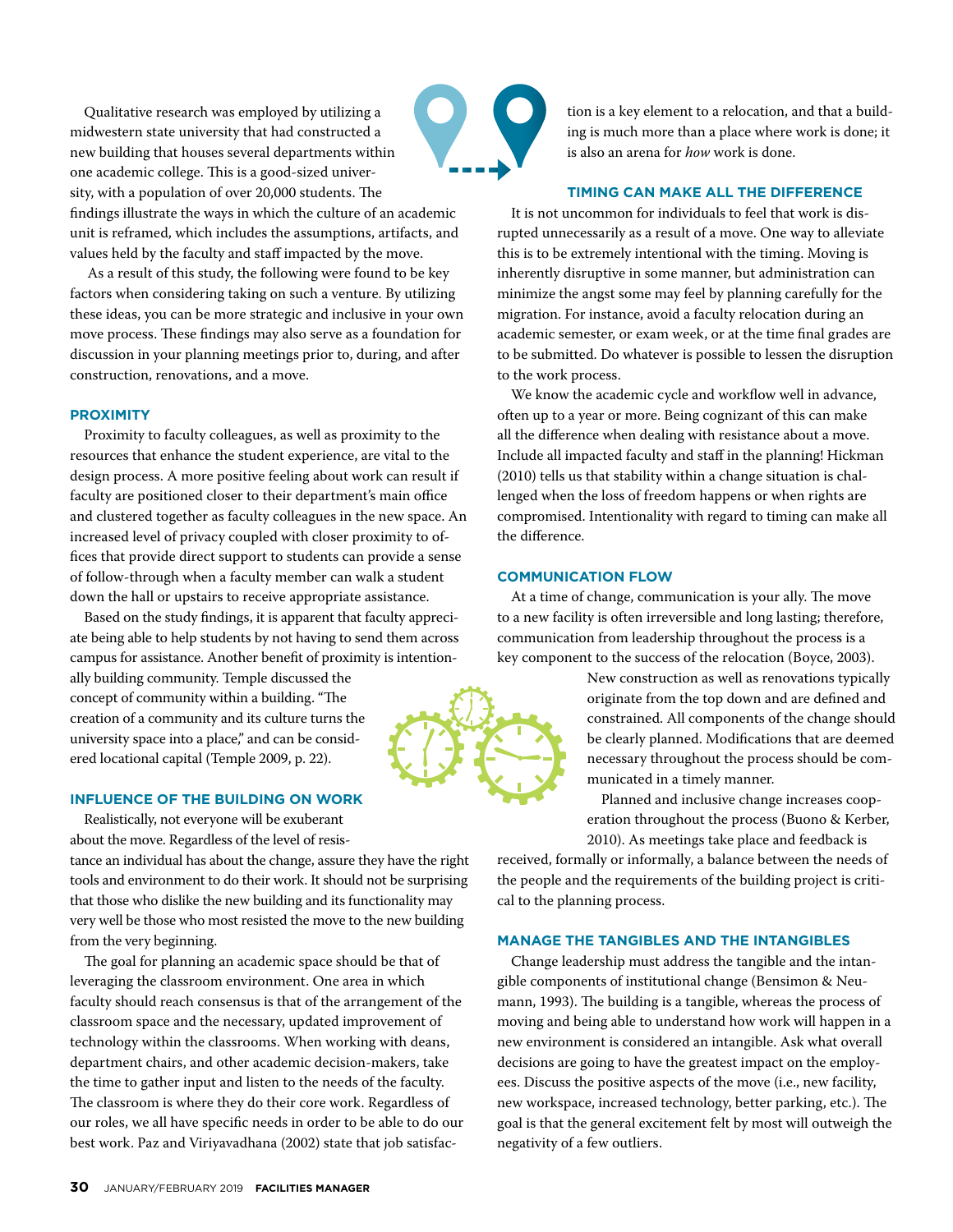## **AFTER THE MOVE**

After a move has taken place, there tends to be a period when certain "rules" must be adhered to, for instance, not putting nails in the walls or hanging things on your own without the assistance of facilities; another example is keeping personal items at a minimum. There are often many questions surrounding these rules, and while the reasons are rational, there is often little communication about *why* they are necessary. They often have to do with tours of the building and the timing of punch-list completion.

One lesson I personally learned as a result of a relocation project was the importance of taking the time to individually visit with each employee a couple of weeks after they have settled into their new space. Certainly this is time-consuming, but as an administrator I can tell you that it is very much worth the time. Asking what may be missing from the workspace, or if there is something that could make the new environment more comfortable, is a strategy that is well received, yields good will, and may bring to light the need for small adjustments that can have a great impact. On one occasion an employee asked if they could have a waste can. This was an easy fix!

## **LEARNING FROM EACH OTHER**

My study revealed the importance for the faculty of the administration being timely, accurate, and understanding of their work situation when positioning the move. To accomplish this goal, the academic unit(s) and facilities must make a sincere and deliberate effort at coordination.

At the onset of the move, it should be agreed that faculty will experience minimal (if any) interruption to their core work. The more concrete and timely the information shared prior to a relocation project, the more at ease those impacted will be. Carefully considering the academic calendar and faculty obligations may alleviate the tension of faculty having their offices in one space and teaching in another. Using administrative forethought in the timing of a move is critical, particularly if the faculty is supported by a union.

The results of my study indicate specific strategies that can be developed for per-



forming a move. Developing a plan that includes faculty representation in the creation of the move timeline can assure faculty and staff have a voice when creating the workflow. Concurrently, the faculty and staff can learn and appreciate the bigger picture of their move and the impact

it will have on the university. Quite often, faculty and staff do not fully understand the influence of the university community. Involving them at this level, with a representative, can help the planners understand the role of faculty and more importantly,



### *Sustainability Case Studies: Best Practices in Campus Life*

This collection of short case studies highlights a range of best practices—both innovative and practical—in place right now that enhance environmental stewardship, improve cost and energy efficiencies, and provide for greater collaborations among students, faculty, and staffs at our colleges, universities, and schools.

The genesis of this project started with a simple call for case studies on projects and initiatives that campus sustainability, facilities, or energy departments were proud of and wanted to share with others. The response was tremendous. This book includes 123 total best practices from 92 separate colleges, universities, or schools. These programs represent only a small number of the depth and breadth of advancements in campus sustainability and environmental stewardship.

> **Member: \$25.00 Non Member: \$35.00**

*Visit the APPA Bookstore for this and other available publications!*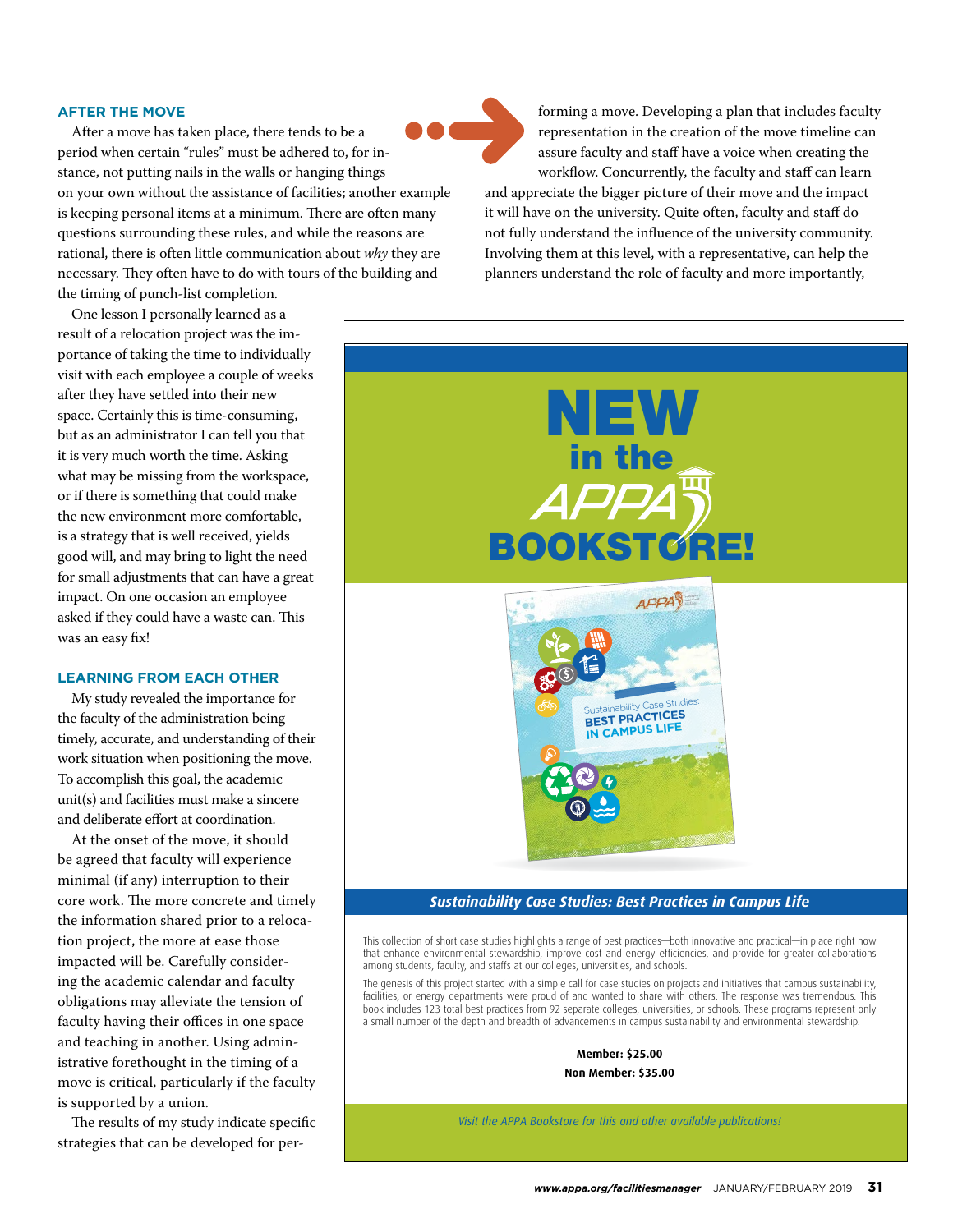help the faculty understand their role within the larger university community infrastructure.

### **APPRECIATING THE FUTURE**

Senge and Kleiner (1999) acknowledged that there is some level of anxiety when people are asked to work differently. It is this worry that perpetuates resistance to change and may create negative feelings across an organization. It should not be assumed that all who experience change are resisters. To the contrary, most of the research participants in my study were eager for the new location and all that it could bring.

Each interest group has its own goal. My study revealed that administration was working toward a timeline including occupancy permits, securing moving bids from vendors, fire inspections, and donor demands. Faculty were concerned about where their offices would be, the number of bookshelves they would have, and the ability to teach their classes and meet or preferably exceed the expectations of their students. Both parties tended to concentrate on their own needs, expectations, and deadlines.

My study brought to light that developing a rapport between administration and faculty might result in better communication, a better understanding of each other's interests, and an appreciation of the future. Faculty spoke about many positive aspects of the building after they occupied the space. This observation illustrates that understanding and envisioning the future can build a stronger appreciation for a new facility prior to the actual relocation.

### **SAYING GOODBYE TO THE PAST**

A large part of embracing and appreciating the future can be accomplished by acknowledging, mourning, and celebrating the past. The past is what created the current culture of the academic unit. Eckel, Green, Hill, and Mallon (1999) recommend town hall meetings, small-group discussions, and electronic conversations. They also recommend training and support along with pacing the change into more incremental pieces.

My study revealed that while these suggestions are all valid and appropriate, a more involved, personal process might be in order for such a migration to a new facility. One could add the concept of a time capsule that reflects the important features of the current culture, which includes artifacts from individual departments. A

> more celebratory process involving the move may help to engage the

faculty and staff as they segue to a new environment and process the change.

The buildings that were vacated by the faculty in my study were later occupied by other members of the university commu-

nity. A few notes of remembrance and appreciation for the space that was vacated could prove to be healing to those who left it behind and soothing for those who are occupying the space as "new" to them. The traditions left behind can be communicated to the new occupants and could result in a feeling of peace among those who are moving on. It can also be a glimpse into the past for those who are adopting the old space as their new work home.

Creating new facilities should be an exciting time for an organization. Leveraging the lessons learned during the process can minimize the stress for all involved, and create a stronger culture as a result of change.  $\circled{?}$ 

### **REFERENCES**

- Bensimon, E. M., and A. Neumann. (1993). *Redesigning Collegiate Leadership: Teams and Teamwork in Higher Education.* Baltimore, MD: Johns Hopkins University Press.
- Boyce, M. E. (2003). "Organizational Learning Is Essential to Achieving and Sustaining Change in Higher Education." *Innovative Higher Education* 28 (2), 119-136.
- Buono, A. F., and K. W. Kerber. (2010). "Creating a Sustainable Approach to Change: Building Organizational Change Capacity." *S.A.M. Advanced Management Journal* 75 (2), 4-14, 21.

Eckel, P.M., Green, B. Hill, and W. Mallon. (1999). *On Change III—Taking Charge of Change: A Primer for Colleges and Universities.* American Council on Education.

Gianakura, Joy. (2013). "Reframing the Culture of an Academic Unit after Relocation: A Case Study." Ed.D. Dissertation, Central Michigan University.

- Hickman, G. R. (2010). *Leading Change in Multiple Contexts: Concepts and Practices in Organizational, Community, Political, Social, and Global Change Settings.* Thousand Oaks, CA: Sage Publications, Inc.
- Paz, E. B., and P. Viriyavadhana. (2002). "Facility Management." *Assumption University Journal of Technology* 6 (1), 20-24.
- Senge, P., A. Kleiner, C. Roberts, R. Ross, G. Roth, and B. Smith. (1999). *The Dance of Change: The Challenges to Sustaining Momentum in Learning Organizations.* New York, NY: Doubleday.
- Temple, P. (2009). "From Space to Place: University Performance and its Built Environment." *Higher Education Policy* 22 (2), 209-223.

Joy Gianakura is an associate dean in the Seidman College of Business at Grand Valley State University, located in Allendale and Grand Rapids, MI; she can be reached at *gianakuj@gvsu.edu*. She has had experience with construction of new academic spaces as well as renovations, and she focused her doctoral research on a case study that brought to light much of the work she had done in her 30 years in higher education administration. This is her first article for *Facilities Manager.*